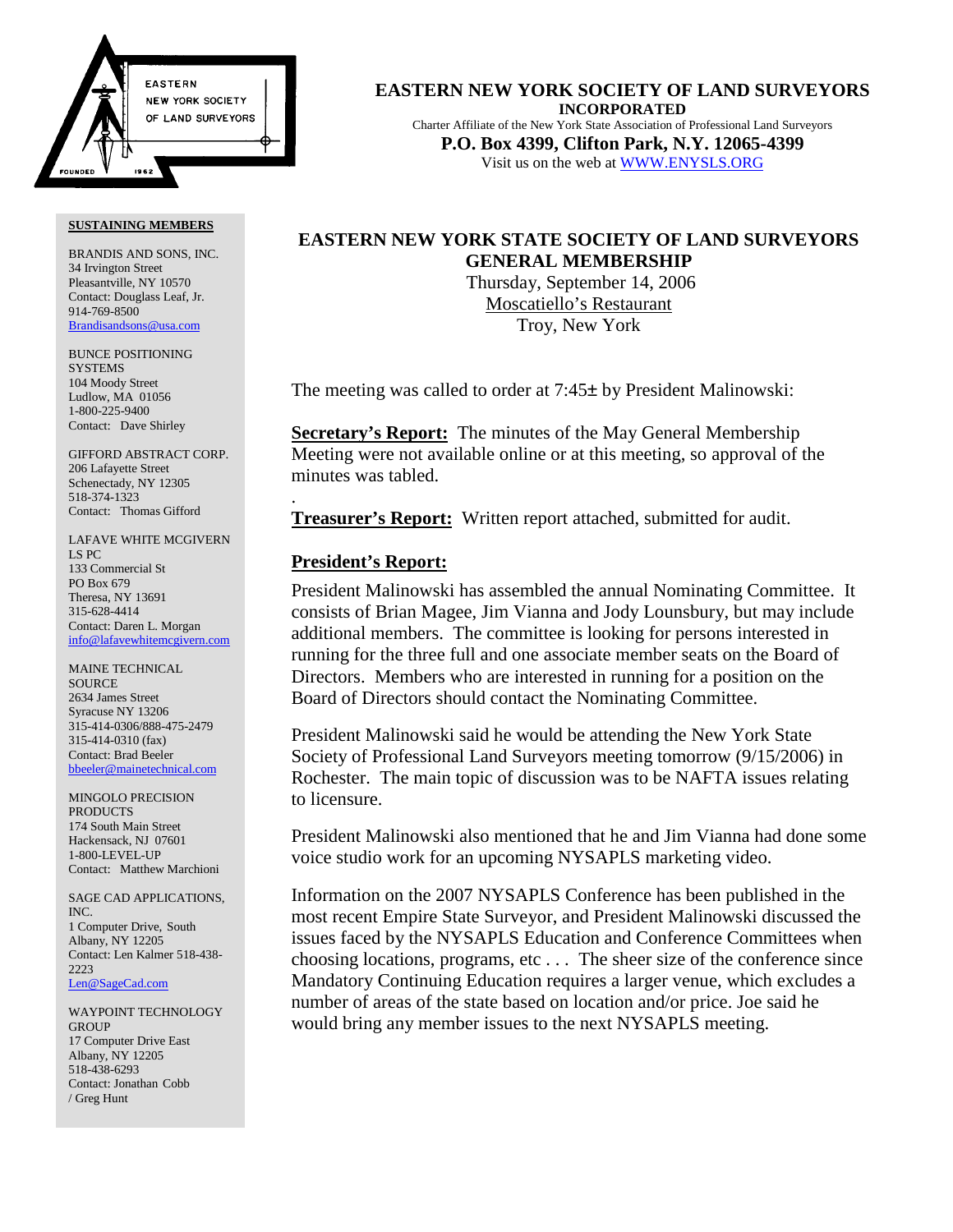BRANDIS AND SONS, INC. 34 Irvington Street Pleasantville, NY 10570 Contact: Douglass Leaf, Jr. 914-769-8500 Brandisandsons@usa.com

BUNCE POSITIONING **SYSTEMS** 104 Moody Street Ludlow, MA 01056 1-800-225-9400 Contact: Dave Shirley

GIFFORD ABSTRACT CORP. 206 Lafayette Street Schenectady, NY 12305 518-374-1323 Contact: Thomas Gifford

LAFAVE WHITE MCGIVERN LS PC 133 Commercial St PO Box 679 Theresa, NY 13691 315-628-4414 Contact: Daren L. Morgan info@lafavewhitemcgivern.com

MAINE TECHNICAL SOURCE 2634 James Street Syracuse NY 13206 315-414-0306/888-475-2479 315-414-0310 (fax) Contact: Brad Beeler bbeeler@mainetechnical.com

MINGOLO PRECISION PRODUCTS 174 South Main Street Hackensack, NJ 07601 1-800-LEVEL-UP Contact: Matthew Marchioni

SAGE CAD APPLICATIONS, INC. 1 Computer Drive, South Albany, NY 12205 Contact: Len Kalmer 518-438- 2223 Len@SageCad.com

WAYPOINT TECHNOLOGY GROUP 17 Computer Drive East Albany, NY 12205 518-438-6293 Contact: Jonathan Cobb / Greg Hunt

## **COMMITTEE REPORTS:**

### STANDING COMMITTEES -----

Continuing Education: Chuck Lent, Chair / Jody Lounsbury – President Malinowski mentioned that, based on scheduling and current seminars being offered across the state, it was agreed that we would not run a seminar this fall, but would still plan to run one in upcoming years, as the regional offering is always well attended, and ENYSLS has a long history of providing seminars to its members.

Joe also mentioned that NYSAPLS was looking for more in-state presenters to present some state-specific style seminars (along the lines of Rich Bennett's Riparian Rights seminar), and that if anyone had any ideas, or was willing to create a program and present it, to contact Joe Malinowski or any other member of the NYSAPLS Education Committee. Also, anyone willing to present a program at an ENYSLS dinner meeting should contact Program Chair Bill Whimple.

Ethics & Business Practice: Richard Bennett, Chair, Don Darrah, Howie Johannessen, Jim Vianna:

No Report from committee. President Malinowski mentioned he had received a call from a logger who had found our contact information on the internet, and had some questions about problems on subdivision maps. The logger was doing work in an area, and was planning to clear some lots, but had some issues with the subdivision map, and was worried about his potential liability if he cleared on a lot where he wasn't allowed. His attorney had told him to just go ahead and log the area, and if there were any problems to just sue the Surveyor. This brought up the issue of the depth of liability a Surveyor incurs. The concern was that the attorney was suggesting that the surveyor was liable for ANY use of his map by any party, at any time in the future. Joe said he would bring this issue up at the NYSAPLS Board Meeting as well.

Program: Bill Whimple, Chair, Charlie Hartnett - Bill Whimple reported that he has continued working on arranging speakers in advance for upcoming meetings so the information can be posted on the calendar on the ENYSLS website. Presenters have been secured for all upcoming member meetings into May of 2007, and this info will be posted online.

Scholastic Development, Scholarship: Brian Holibritter, Chair, Kurt Heiss, Ellen Nelson, Kristin Frank---

Kristin Frank mentioned that she had been able to make contact with Professor Kraatz at Paul Smith's College. It seems an April date for "Shadow Day" would work much better for Paul Smith's. It was decided to

# **EASTERN NEW YORK SOCIETY OF LAND SURVEYORS, INC.**

| President: Joseph G. Malinowski               | Joseph Malinowski      | 2007 | <b>Bill Darling</b>     | 2008 | Don Darrah                               | 2009 |
|-----------------------------------------------|------------------------|------|-------------------------|------|------------------------------------------|------|
| <b>Executive Vice-President: Bill Darling</b> | <b>Ellen Nelson</b>    | 2007 | <b>Charlie Hartnett</b> | 2008 | C. Howard Johannessen                    | 2009 |
| Vice-President: William Whimple               | <b>William Whimple</b> | 2007 | <b>Robert Ihlenburg</b> | 2008 | <b>Gordon Matson</b>                     | 2009 |
| Secretary: Robert J. Ihlenburg                | <b>Kurt Heiss</b>      | 2007 | <b>Wavne Willson</b>    | 2008 | Kristin Frank                            | 2009 |
| Treasurer: William S. LaPan                   |                        |      |                         |      | <b>Past President - Brian Holbritter</b> |      |
|                                               |                        |      |                         |      |                                          |      |

**Director N.Y. State Assoc. of Professional Land Surveyors - Joseph Malinowski (518) 371-0799 Director N.Y. State Assoc. of Professional Land Surveyors - Bill Darling (518) 279-9726** President's Address - 1279 Van Antwerp Road, Schenectady, NY 12309 jmalinowski@mjels.com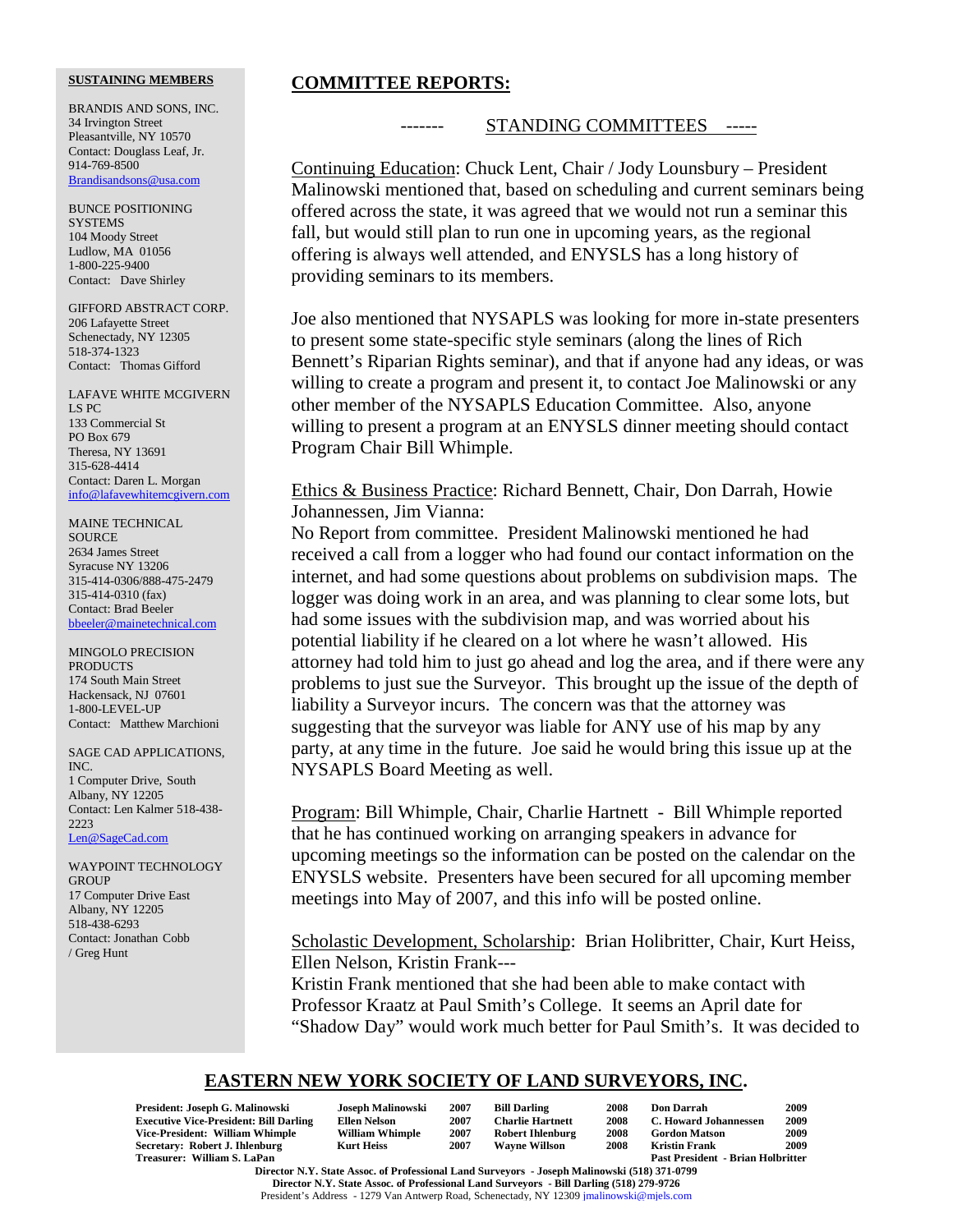BRANDIS AND SONS, INC. 34 Irvington Street Pleasantville, NY 10570 Contact: Douglass Leaf, Jr. 914-769-8500 Brandisandsons@usa.com

BUNCE POSITIONING **SYSTEMS** 104 Moody Street Ludlow, MA 01056 1-800-225-9400 Contact: Dave Shirley

GIFFORD ABSTRACT CORP. 206 Lafayette Street Schenectady, NY 12305 518-374-1323 Contact: Thomas Gifford

LAFAVE WHITE MCGIVERN LS PC 133 Commercial St PO Box 679 Theresa, NY 13691 315-628-4414 Contact: Daren L. Morgan info@lafavewhitemcgivern.com

MAINE TECHNICAL SOURCE 2634 James Street Syracuse NY 13206 315-414-0306/888-475-2479 315-414-0310 (fax) Contact: Brad Beeler bbeeler@mainetechnical.com

MINGOLO PRECISION **PRODUCTS** 174 South Main Street Hackensack, NJ 07601 1-800-LEVEL-UP Contact: Matthew Marchioni

SAGE CAD APPLICATIONS, INC. 1 Computer Drive, South Albany, NY 12205 Contact: Len Kalmer 518-438- 2223 Len@SageCad.com

WAYPOINT TECHNOLOGY **GROUP** 17 Computer Drive East Albany, NY 12205 518-438-6293 Contact: Jonathan Cobb / Greg Hunt

hold a shadow day with willing companies in the regional, after which the students and their sponsors would attend the April ENYSLS Board of Directors Meeting, followed by a roundtable discussion of the day's activities and the Surveying Profession. It was suggested that the meeting be held at a location where the students were staying for the night, possibly over a light dinner. The committees will continue to work to arrange this for April.

Technical information: This committee needs a chair and general members.

## TEMPORARY COMMITTEES

Website: Kurt Heiss, Chair, Ellen Nelson - The ENYSLS archival project has been completed. All available pictures have been scanned and posted online. Members are encouraged to send in any pictures they have to be posted on the website.

There are still a number of minutes from the society's past meetings that are missing from the archive. All members are encouraged to visit the website to see what minutes are still needed, and to get copies to Kurt Heiss for scanning and posting.

A calendar page has been posted, and any information about upcoming speakers and activities will be posted there to allow ENYSLS members to have more notice of upcoming events.

**The meeting adjourned temporarily so that our guest speaker for the evening, motivational speaker Dr. John Pelizza, could give an energetic presentation on Positive Change. Thank you to Dr. Pelizza for joining us for dinner and presenting to our organization.**

**OLD Business:** None

### **New Business:**

It was mentioned that Bill Whimple brought in an article on the cost of buying a home in the area from a recent edition of the Schenectady Gazette that seemed to be quoting unrealistic average prices for a Land Survey in New York, and in the nation in general. President Malinowski suggested he bring the article to the next NYSPLS Board Meeting. Jennifer Mauer has experience dealing with the press on these issues, and possibly a follow-up article could be drafted.

# **EASTERN NEW YORK SOCIETY OF LAND SURVEYORS, INC.**

| President: Joseph G. Malinowski               | Joseph Malinowski      | 2007 | <b>Bill Darling</b>     | 2008 | <b>Don Darrah</b>                        | 2009 |
|-----------------------------------------------|------------------------|------|-------------------------|------|------------------------------------------|------|
| <b>Executive Vice-President: Bill Darling</b> | Ellen Nelson           | 2007 | <b>Charlie Hartnett</b> | 2008 | C. Howard Johannessen                    | 2009 |
| Vice-President: William Whimple               | <b>William Whimple</b> | 2007 | <b>Robert Ihlenburg</b> | 2008 | <b>Gordon Matson</b>                     | 2009 |
| Secretary: Robert J. Ihlenburg                | <b>Kurt Heiss</b>      | 2007 | <b>Wavne Willson</b>    | 2008 | <b>Kristin Frank</b>                     | 2009 |
| Treasurer: William S. LaPan                   |                        |      |                         |      | <b>Past President - Brian Holbritter</b> |      |

**Director N.Y. State Assoc. of Professional Land Surveyors - Joseph Malinowski (518) 371-0799 Director N.Y. State Assoc. of Professional Land Surveyors - Bill Darling (518) 279-9726** President's Address - 1279 Van Antwerp Road, Schenectady, NY 12309 jmalinowski@mjels.com